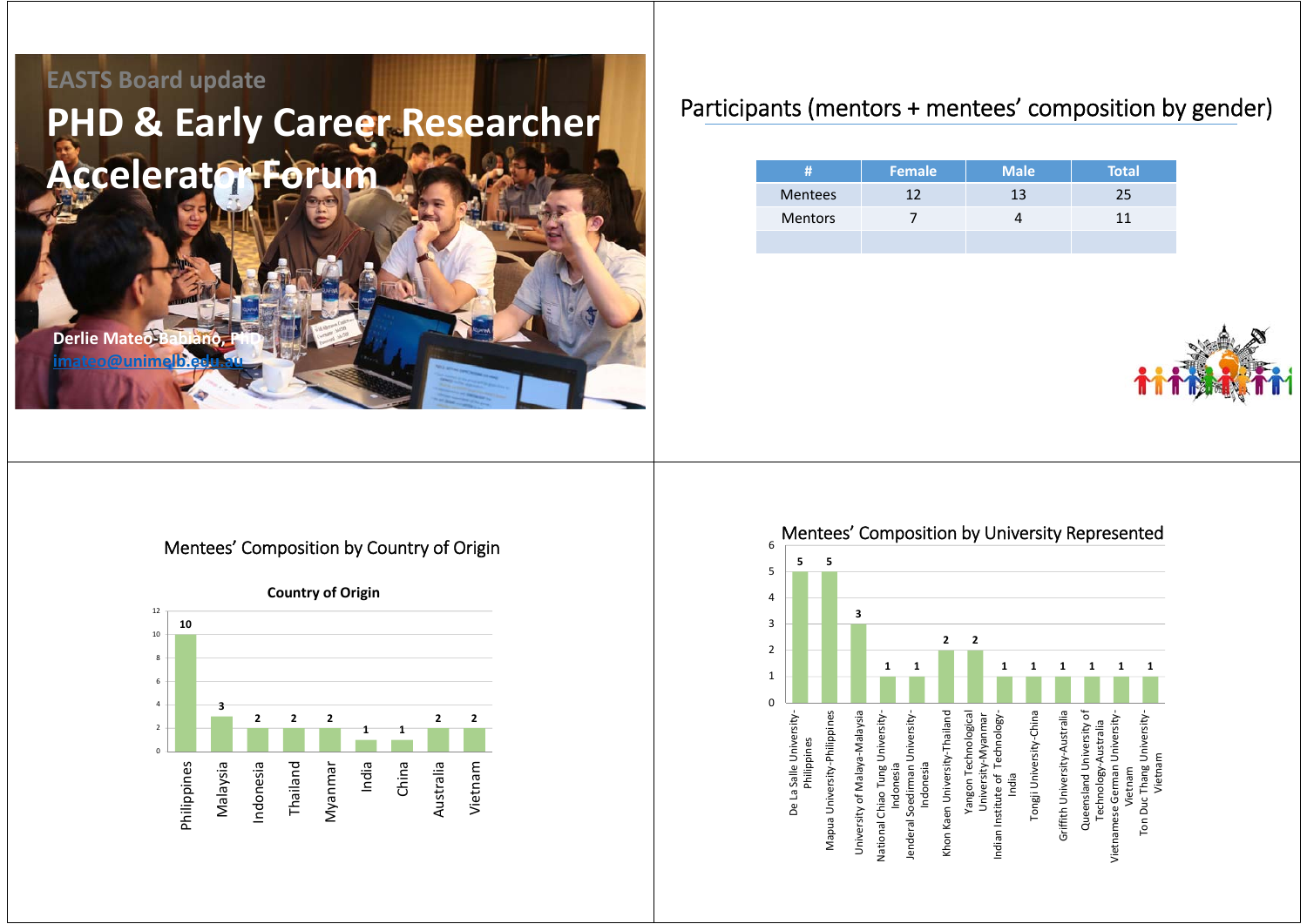

#### Mentees' Composition by Highest Educational Attainment

#### Mentees' Composition by Current Occupation



## **FORUM** *objectives*

- **Share ideas and exchange practical advice** about learning and researching in higher education, particularly from a transport perspective;
- **Discuss challenges as well as opportunities** for future professional development in the transport sector, particularly, to **encourage more female professionals into the transport sector**; and
- **Establish networks and linkages** with the members of the academe in the region.



#### **Actual Logistical Expenses**

| <b>Item</b>                          |           | <b>No. of Items</b> | <b>Total (VND)</b> | <b>Total (USD)</b> |
|--------------------------------------|-----------|---------------------|--------------------|--------------------|
| Conference room, incl. 2 tea         |           |                     |                    |                    |
| break, buffet lunch                  | 1,035,000 | 37                  | 31,050,000.00      |                    |
| <b>Backdrop</b>                      | 2,930,000 | 1                   | 2,930,000.00       |                    |
| <b>Projector (full day)</b>          | 2,930,000 | 1                   | 2,930,000.00       |                    |
| <b>Standee</b>                       | 800,000   | 1                   | 800,000.00         |                    |
| <b>Dinner</b>                        | 150,000   | 30                  | 9,800,000.00       |                    |
| <b>Accommodation (2 nights x 36)</b> |           |                     | 113,500,000.00     |                    |
| <b>Bike Tour*</b>                    |           |                     | 8,172,000.00       |                    |
|                                      |           | <b>TOTAL</b>        | 169,182,000.00     |                    |

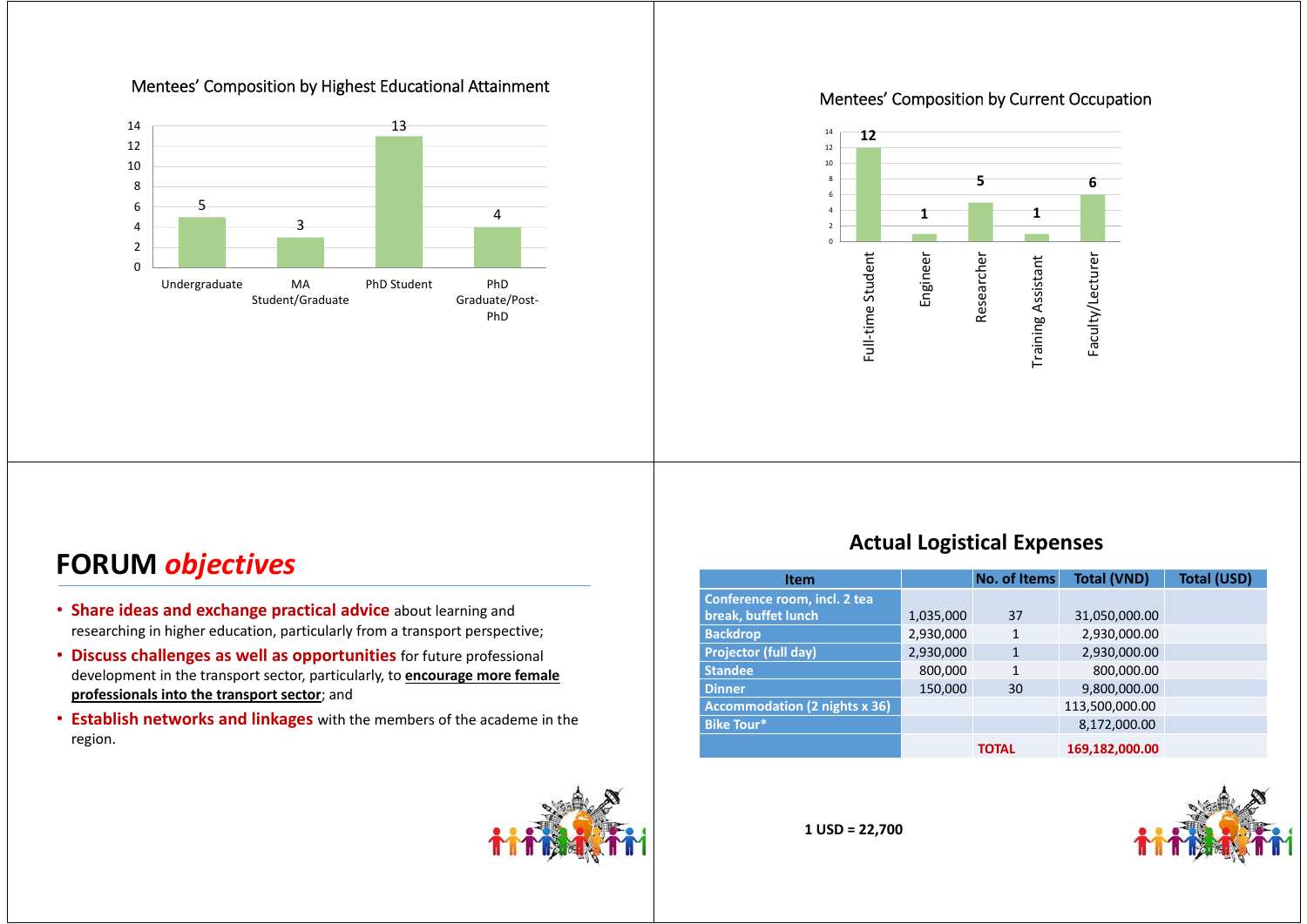

### **REFLECTIONS:** *mentee comments*

*"I would like to share ideas on road safety measures in Thailand and in our city, especially on Automatic Speed Cameras project of Khon Kaen province (our city)."*

*"My goals for the forum include generating new ideas with respect to my concerned research field, exposing myself to different point of views, and having new partnerships and collaboration in strengthening my research capability."*

overview and *understanding of the rapid urbanization and its impacts on transport particularly* n the context of Vietnam.



### **REFLECTIONS:** *mentor comments*

"*Take Ownership of Your Own Research."*

*"graduate study is more than just getting a degree, it is like a start‐up that gives an extra key to a number of opportunities (and challenges to solve) designed to make a difference."*